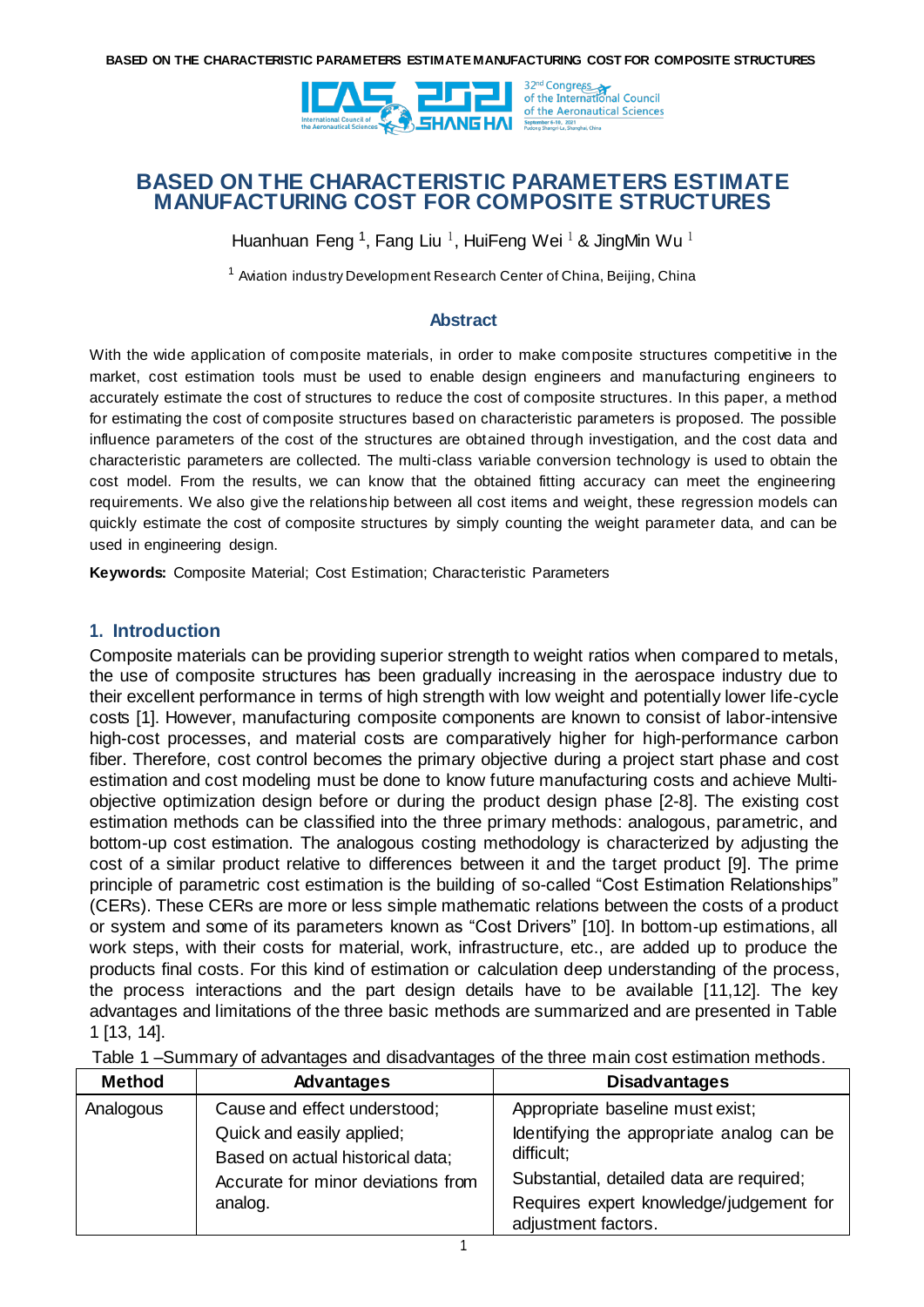| Parametric | Easiest to implement;                                                                                                                     | Can be difficult to develop;                                                                                                                                                                                                                                                                                             |  |  |  |
|------------|-------------------------------------------------------------------------------------------------------------------------------------------|--------------------------------------------------------------------------------------------------------------------------------------------------------------------------------------------------------------------------------------------------------------------------------------------------------------------------|--|--|--|
|            | Developed CERs are excellent<br>tools for "what-if" analysis;<br>Non-technical experts can apply                                          | Factors might be associative but not<br>causative (i.e. lack of direct cause-and-<br>effect relationships;                                                                                                                                                                                                               |  |  |  |
|            | method, no reliance on opinion;<br>"Statistical" uncertainty of the                                                                       | Relationship might not<br>be<br>easily<br>understandable;                                                                                                                                                                                                                                                                |  |  |  |
|            | forecast is generated;<br>Allows scope for quantifying risk.                                                                              | Selection and adjustment of raw data and<br>development of equations, statistical<br>findings conclusions must<br>all<br>be<br>documented for validation;<br>Extrapolation of existing data to forecast<br>which<br>include<br>future,<br>radical<br>the<br>technological changes, might<br>not be<br>properly forecast; |  |  |  |
|            |                                                                                                                                           |                                                                                                                                                                                                                                                                                                                          |  |  |  |
|            |                                                                                                                                           | Loses predictive credibility outside its<br>relevant data range.                                                                                                                                                                                                                                                         |  |  |  |
| Bottom-up  | Cause and effect understood;<br>Intuitive and defensible;<br>Very detailed estimate;                                                      | Difficult to develop and<br>implement<br>Substantial, detailed expert<br>data are<br>required;                                                                                                                                                                                                                           |  |  |  |
|            | Provides insight into major cost<br>contributors;<br>Miscalculation of an individual<br>element does not compromise<br>entire estimation. | Requires expert knowledge;                                                                                                                                                                                                                                                                                               |  |  |  |
|            |                                                                                                                                           | Significant effort (time and<br>money)<br>required to create an estimation;                                                                                                                                                                                                                                              |  |  |  |
|            |                                                                                                                                           | Does not provide good insight into cost<br>drivers;                                                                                                                                                                                                                                                                      |  |  |  |
|            |                                                                                                                                           | Estimate must be "built-up" for each<br>alternative scenario, not responsive for<br>"what-if" analysis.                                                                                                                                                                                                                  |  |  |  |

In this paper, we give a parametric cost estimation method to calculate the manufacturing cost of composite structures based on the characteristic parameters, the approach outlined here in three steps: (1) data collection; (2) development of cost estimation relationship; (3) result analysis.

# **2. Formulating the Manufacturing Cost Estimation Model**

## 2.1 Data Sources

We collected 49 data samples from different composite structures of aerospace industry, including 6 output variables and 12 input variables, the detailed parameters are shown in Table 2.

|                |                            |          | ັ                                 |      |
|----------------|----------------------------|----------|-----------------------------------|------|
| No.            | <b>Parameter</b>           | property | <b>Symbolic</b><br>representation | unit |
| 1              | Labor hours                | output   | Y1                                | h    |
| $\overline{2}$ | Main material<br>cost      | output   | Y <sub>2</sub>                    | yuan |
| 3              | Auxiliary<br>material cost | output   | Y <sub>3</sub>                    | yuan |
| 4              | Testing cost               | output   | Y4                                | yuan |
| 5              | Molding tooling<br>cost    | output   | Y <sub>5</sub>                    | yuan |
| 6              | Manufacturing<br>cost      | output   | Y6                                | yuan |
| $\overline{7}$ | Weight                     | input    | X1                                | kg   |
| 8              | Structure type             | input    | X <sub>2</sub>                    |      |
| 9              | Molding                    | input    | X3                                |      |
|                |                            |          |                                   |      |

Table 2 –Detailed parameters of manufacturing cost estimation.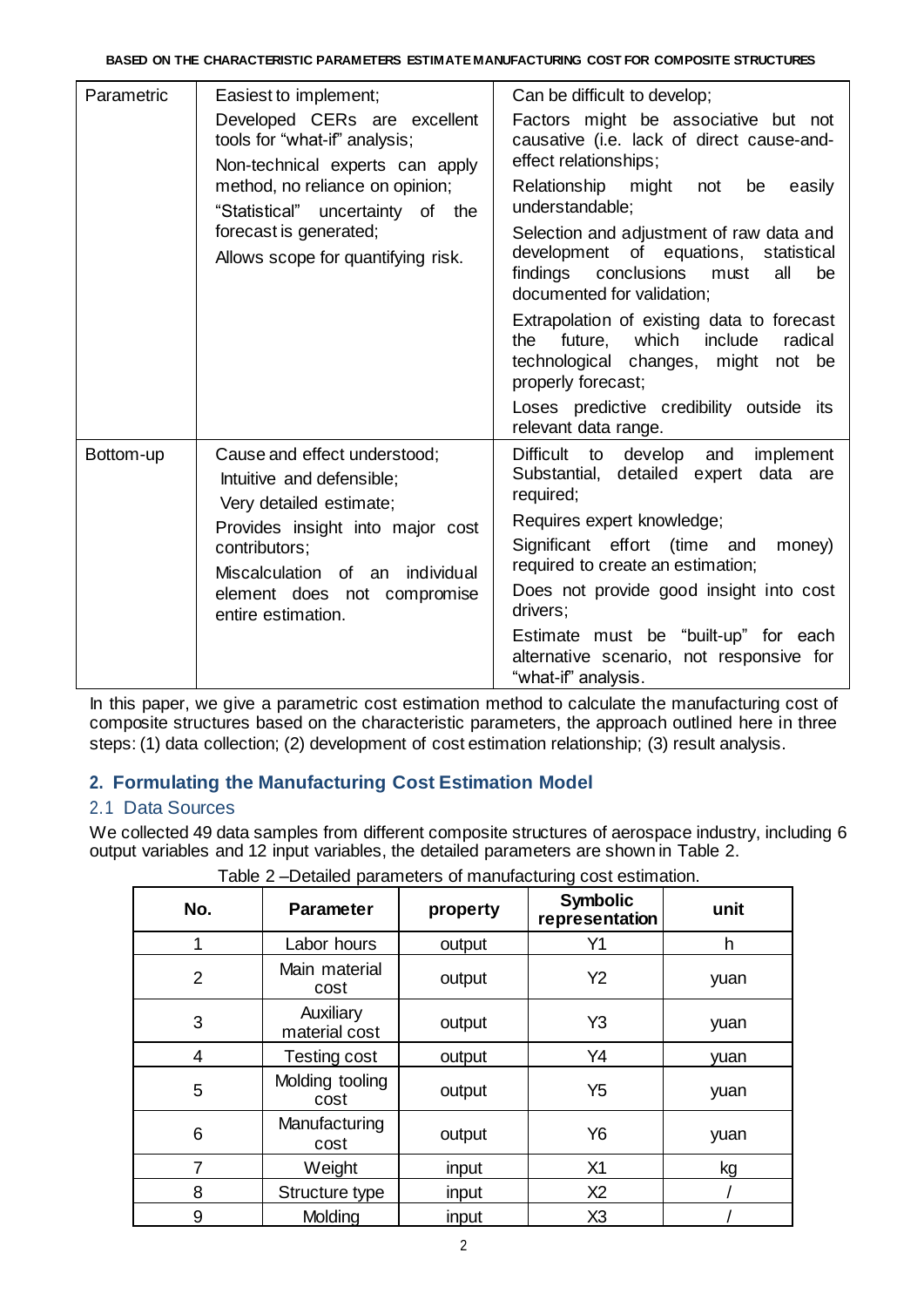|    | process                                           |       |                |         |
|----|---------------------------------------------------|-------|----------------|---------|
| 10 | <b>Blanking</b><br>process                        | input | X4             |         |
| 11 | Paving process                                    | input | X <sub>5</sub> |         |
| 12 | Comprehensive<br>utilization rate<br>of materials | input | X <sub>6</sub> | $\%$    |
| 13 | Curing times                                      | input | X7             |         |
| 14 | Whether to<br>combine tooling                     | input | X <sub>8</sub> |         |
| 15 | Tooling<br>complexity                             | input | X <sub>9</sub> |         |
| 16 | Main<br>reinforcement<br>type                     | input | X10            |         |
| 17 | Fiber surface<br>density/ Weight<br>after curing  | input | X11            | kg      |
| 18 | Unit price of<br>prepreg                          | input | X12            | Yuan/kg |

The variables of 'Molding process', 'Blanking process', 'Paving process' and 'Whether to combine tooling' are dichotomous variables. The variables of 'Structure type', 'Tooling complexity and 'Main' reinforcement type' are multi-categorical variables. The others are continuous variables.

If categorical variables will be used in a regression analysis, they need to be coded by one or more dummy variables (also called tag variables). For dichotomous variables, each such dummy variable will only take the value 0 or 1, the encoding results of four dichotomous variables are shown in Table 3- Table 6. For a multi-categorical variable with *n* possible values, the coding method is to convert the variable into *n*-1 dichotomous variables. Here we give the encoding results of three multi-categorical variables, as shown in Table 7- Table 9.

Table 3 –The encoding result of a dichotomous variable (Molding process).

| X3 (Molding process) | value |
|----------------------|-------|
| Autoclave process    |       |
| <b>RTMVARTMVARI</b>  |       |

Table 4 –The encoding result of a dichotomous variable (Blanking process).

| X4 (Blanking process) | value |
|-----------------------|-------|
| manual                |       |
| automatic             |       |
|                       |       |

Table 5 –The encoding result of a dichotomous variable (Paving process).

| X5 (Paving process)              | value |
|----------------------------------|-------|
| Laser projection assisted manual |       |
| manual                           |       |

Table 6 –The encoding result of a dichotomous variable (Whether to combine tooling).

| X8 (Whether to combine tooling) | value |
|---------------------------------|-------|
| Yes                             |       |
| No.                             |       |

Table 7 –The encoding result of a multi-categorical variable (Structure type).

| X2 (Structure type)          | value | r cy |
|------------------------------|-------|------|
| Laminate                     |       |      |
| Honeycomb sandwich structure |       |      |
| Reinforced structure         |       |      |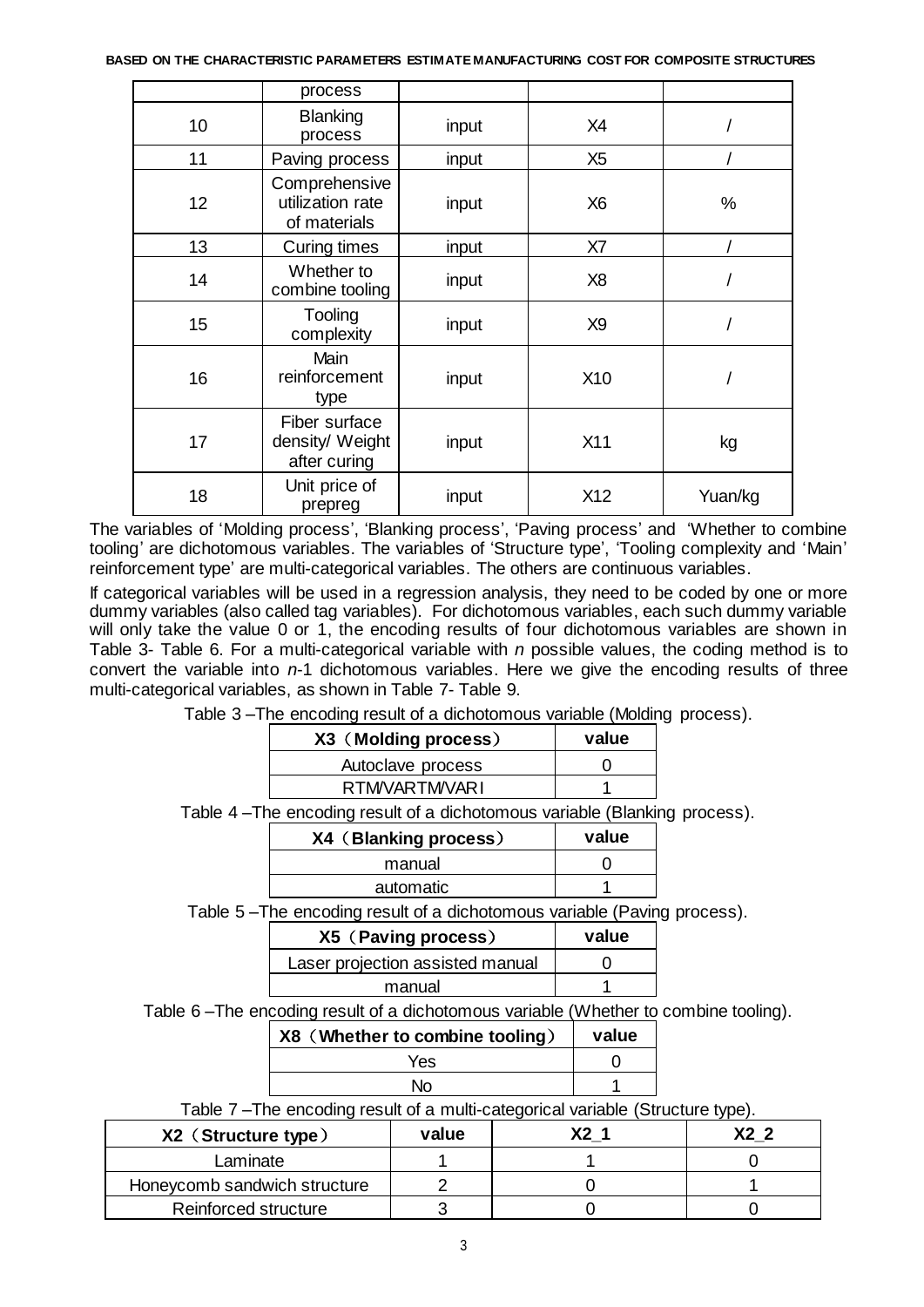| X9 (Tooling complexity)                                                                | value | $X9_1$ | X9 2  |
|----------------------------------------------------------------------------------------|-------|--------|-------|
| Simple                                                                                 |       |        |       |
| <b>Medium</b>                                                                          |       |        |       |
| Complex                                                                                |       |        |       |
| Table 9-The encoding result of a multi-categorical variable (Main reinforcement type). |       |        |       |
| X10 (Main reinforcement type)                                                          | value | X10 1  | X10 2 |
| Unidirectional                                                                         |       |        |       |
| Fabric                                                                                 |       |        |       |
| Unidirectional and Fabric                                                              |       |        |       |

Table 8 –The encoding result of a multi-categorical variable(Tooling complexity).

# 2.2 Model Formulation

The linear regression method is used to construct the cost estimation model of composite structures, as shown in the following formula:

$$
y = a_0 + \sum_{i=1}^n a_i x_i \tag{1}
$$

Where y is the cost item of the composite structures,  $x_i$  is the characteristic parameter of the composite structures,  $a_i$  is the regression coefficients, and  $n$  is the number of the characteristic parameters of the composite structures after conversion. Based on the collected data and converted data, the results of the regression are shown in Table 10.

|                | <b>Parameter Coefficient</b> | Y <sub>1</sub> | Y <sub>2</sub> | Y3          | Y4          | Y <sub>5</sub> | <b>Y6</b>     |
|----------------|------------------------------|----------------|----------------|-------------|-------------|----------------|---------------|
| Constant       | $a_0$                        | 10641.7        | 744777.2       | 286900.1    | 49900.8     | 395556.0       | 245706.0      |
| term           |                              |                |                |             |             |                |               |
| X1             | $a_1$                        | 56.2           | 10588.5        | 1344.8      | 642.2       | 240.5          | 25699.3       |
| $X2_1$         | $a_2$                        | $-4099.8$      | $-3942.9$      | $-139104.6$ | $-61563.5$  | 119983.4       | $-654342.2$   |
| $X2_2$         | $a_3$                        | $-42.0$        | $-64259.5$     | $-14979.8$  | 724.1       | $-6008.3$      | 281022.7      |
| X <sub>3</sub> | $a_4$                        |                |                |             |             |                |               |
| X4             | $a_5$                        |                |                |             |             |                |               |
| X <sub>5</sub> | a <sub>6</sub>               | 1549.3         | $-361269.3$    | $-53998.7$  | $-31449.5$  | $-36551.5$     | 1826356.4     |
| X <sub>6</sub> | a <sub>7</sub>               | $-12890.9$     | $-1855118.5$   | $-327640.0$ | $-168997.5$ | $-73883.8$     | 4982611.7     |
| X7             | $a_8$                        | 82.6           | 5776.0         | $-15229.8$  | 571.8       | $-3038.9$      | 240413.0      |
| X <sub>8</sub> | a <sub>9</sub>               |                |                |             |             |                |               |
| $X9_1$         | $a_{10}$                     | $-4864.4$      | $-186526.7$    | $-91755.1$  | 25800.3     | $-356834.2$    | $-544853.3$   |
| $X9_2$         | $a_{11}$                     | $-3167.3$      | $-126639.0$    | $-91213.7$  | 37909.2     | $-338269.8$    | 107401.8      |
| $X10_1$        | $a_{12}$                     | 2990.3         | 469005.5       | 16057.7     | 36486.4     | 19134.7        | -1238507.9    |
| $X10_2$        | $a_{13}$                     | 3727.7         | 436836.5       | 54143.1     | 34862.3     | 12377.6        | 16164.9       |
| X11            | $a_{14}$                     | $-6994.8$      | 581584.8       | $-266736.8$ | $-19227.4$  | 102981.6       | $-12290000.0$ |
| X12            | $a_{15}$                     | $-0.5$         | $-128.4$       | 37.9        | $-11.1$     | $-24.3$        | 633.6         |
|                | $R^2$                        | 0.998          | 0.993          | 0.993       | 0.987       | 0.999          | 0.984         |

|  | Table 10 –the results of the regression for different cost items. |
|--|-------------------------------------------------------------------|
|  |                                                                   |
|  |                                                                   |

## 2.3 Results

Through the above regression results, we can see that the regression R-squared is guaranteed to be above 0.9, weight of composite structure and all cost items are positively correlated, all cost items variables are independent of the three variables of molding process, blanking process and whether to combine tooling.

In order to quickly estimate the manufacturing cost of composite structures and avoid the problem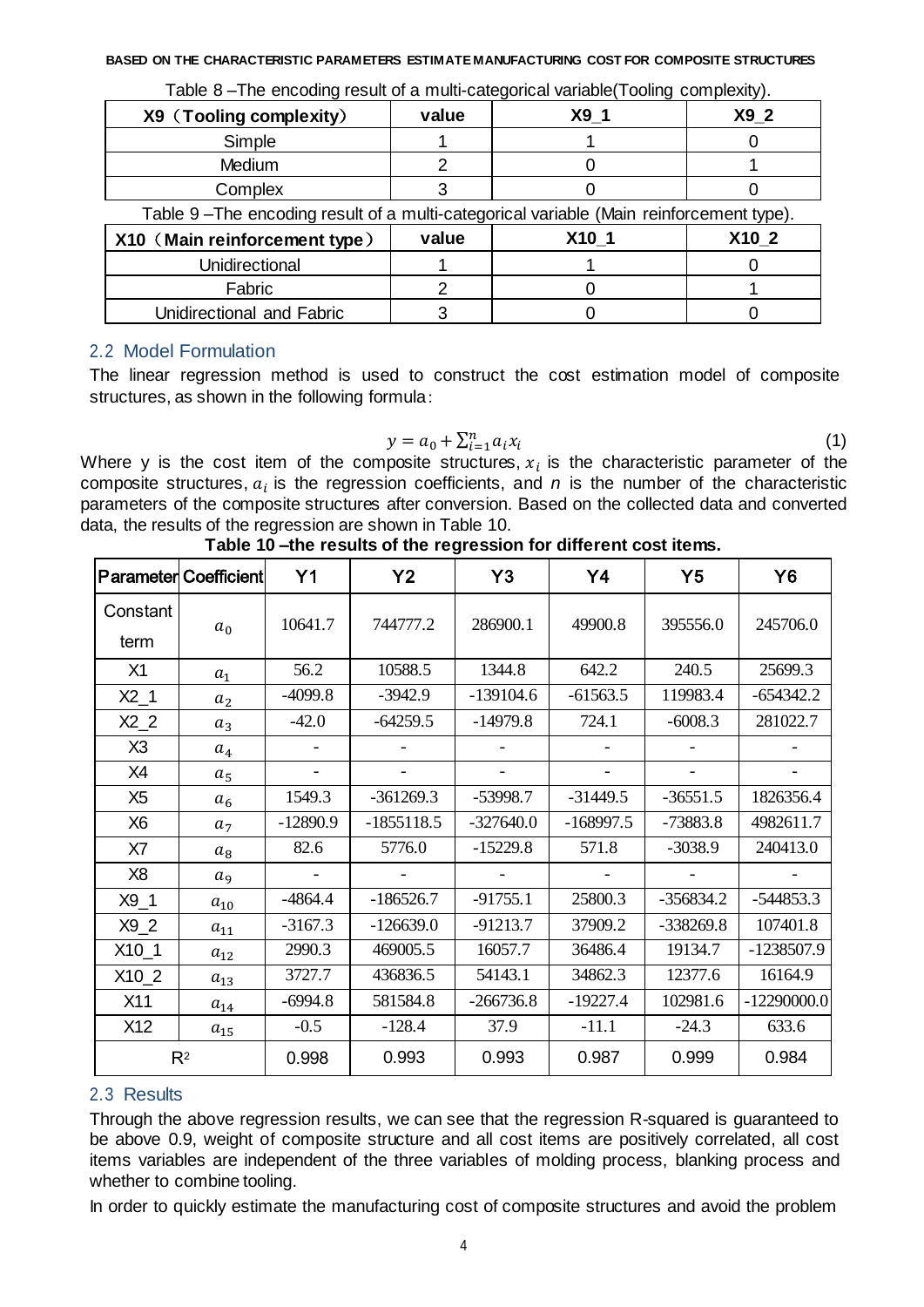of collecting data, we have given that weight is only considered as a factor affecting cost, and a linear regression model has been established. The regression results are as follows in Figure 1- Figure 6.



Figure 1 – The relationship between labor hours and weight.



Figure 2 – The relationship between main material cost and weight.



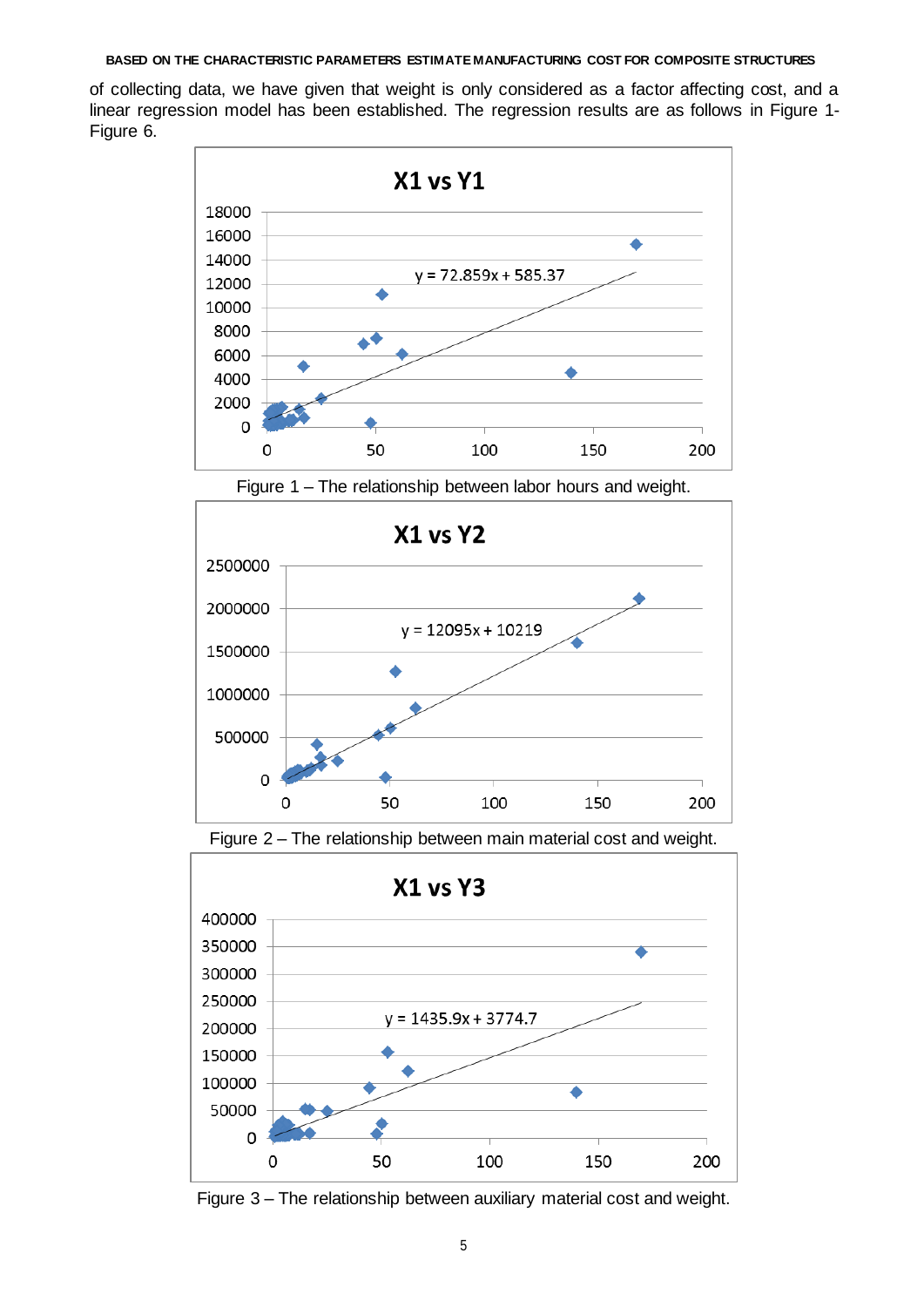





Figure 5 – The relationship between molding tooling cost and weight.





### **3. Conclusion**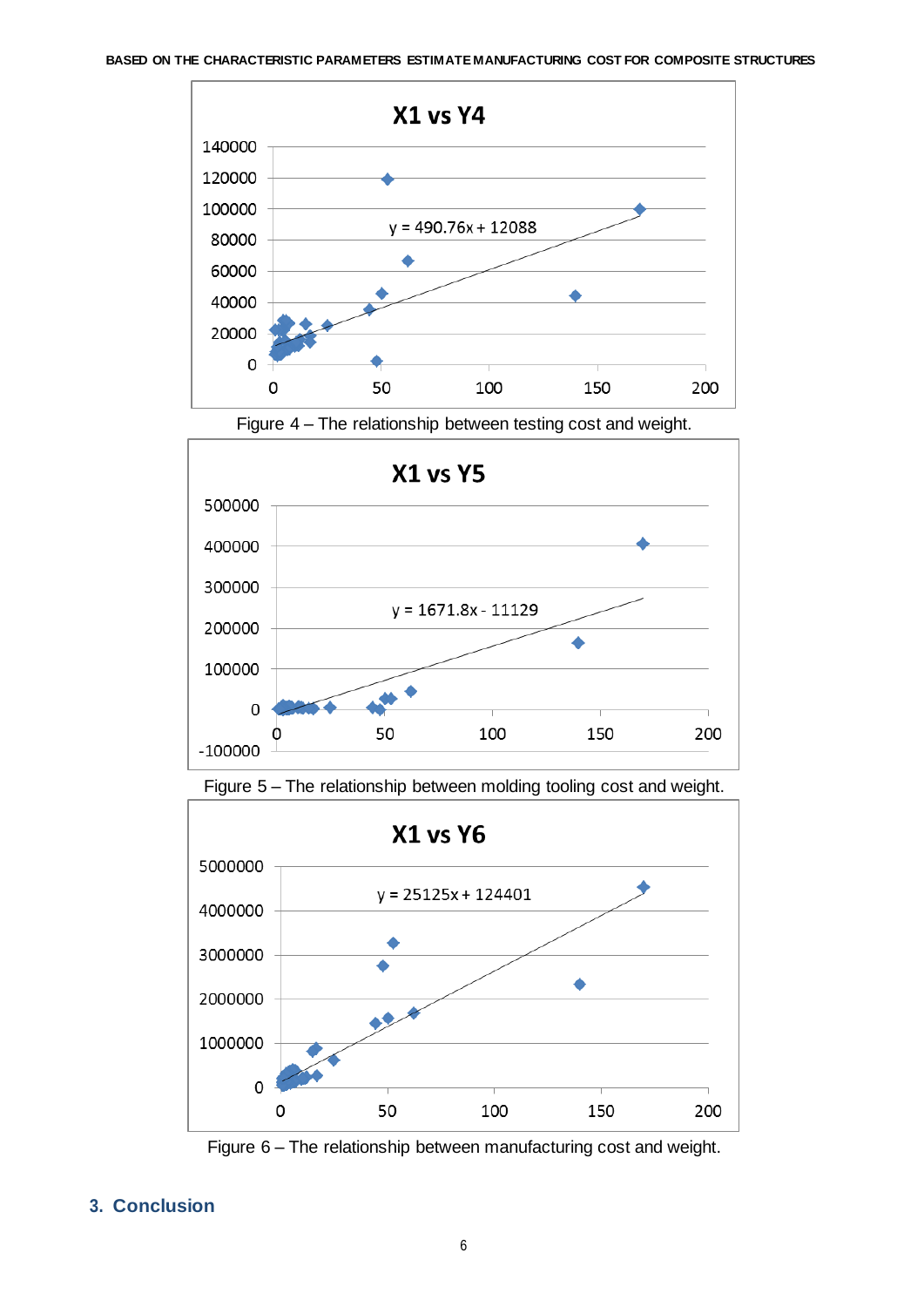By communicating with experts in composite material structure manufacturing enterprise, we obtain possible factors affecting the cost of composite structures and collect relevant parameter data. By adopting a multi-categorical variable conversion method, it is possible to regress mixed variables. From the regression results, we can see that: 1) For the output cost variables, the use of linear regression can basically make the regression results meet the accuracy requirements, and the regression R-squared is guaranteed to be above 0.9; 2) The output cost variables are independent of the three variables of molding process, blanking process and whether to combine tooling; 3) The cost evaluation model of composite structures based on the weight parameter established by the research can realize the rapid estimation of the manufacturing cost of composite structures.

### **4. Contact Author Email Address**

Huanhuan Feng: [fenghh1987@163.com](mailto:fenghh1987@163.com)

### **5. Copyright Statement**

We confirm that we hold copyright on all of the original material included in this paper. We also confirm that we have obtained permission, from the copyright holder of any third party material included in this paper, to publish it as part of their paper. We confirm that we give permission, or have obtained permission from the copyright holder of this paper, for the publication and distribution of this paper as part of the ICAS proceedings or as individual off-prints from the proceedings.